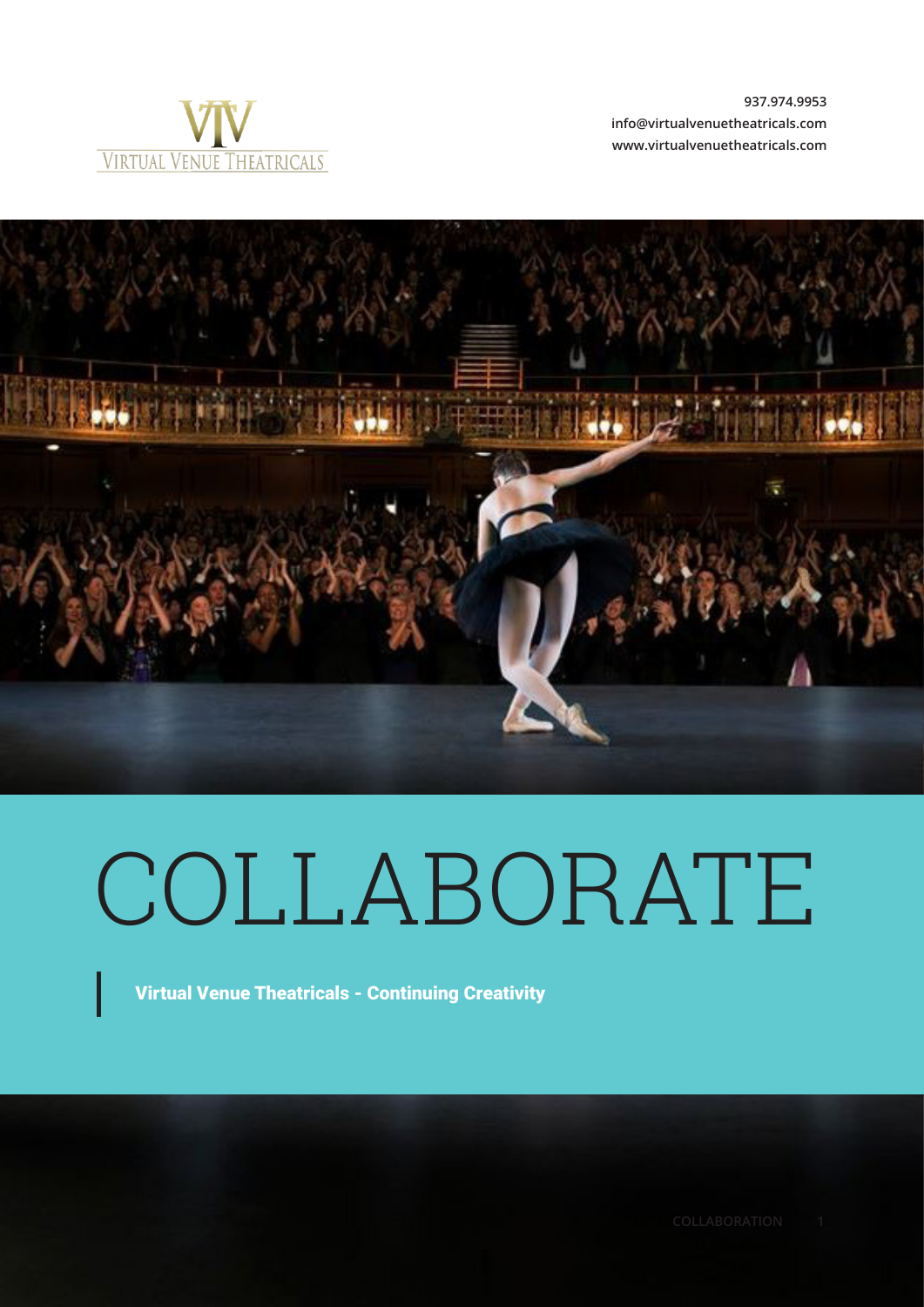### **FOR CONSIDERING US!** THANK YOU **FIRSTLY**

Our goal at Virtual Venue Theatricals is to continue finding innovative ways to allow live theatre to grow with technology and the digital age. We present a multi-pronged approach: VVT operates as a theatre company with a season consisting of a wide variety of entertainment.

In addition to creating work for performers, choreographers, stage managers, and others in the business, VVT provides a new space for writers to workshop or premiere new works. These productions allow us to put artists and creative teams to work and connect audiences to theatre.

In relation to our own creative output, we also offer services to assist regional theatre companies in transitioning their seasons online, as an alternative to canceling productions. Through operating, we hope to make a positive impact on those working in the performing arts industry, the physical theatre houses looking for a safe venue, and the audiences who appreciate the work to which these professionals have dedicated their lives.

We look forward to bringing your vision to the virtual stage.

**Artistic Director Charity Farrell Managing Director Abby Parr**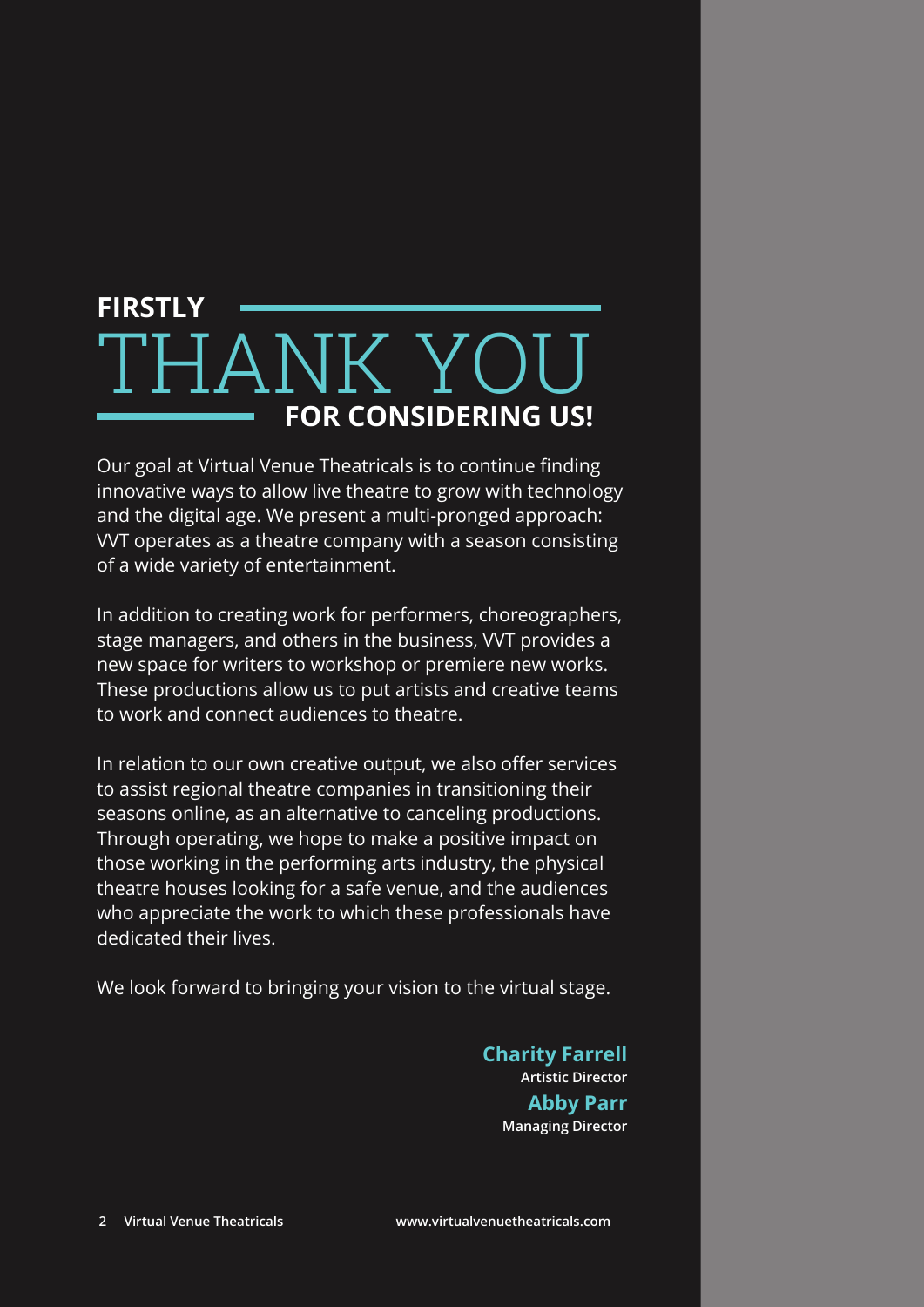## CONTENT

| 4  |
|----|
| 6  |
| 7  |
| 8  |
| 10 |
| 12 |
|    |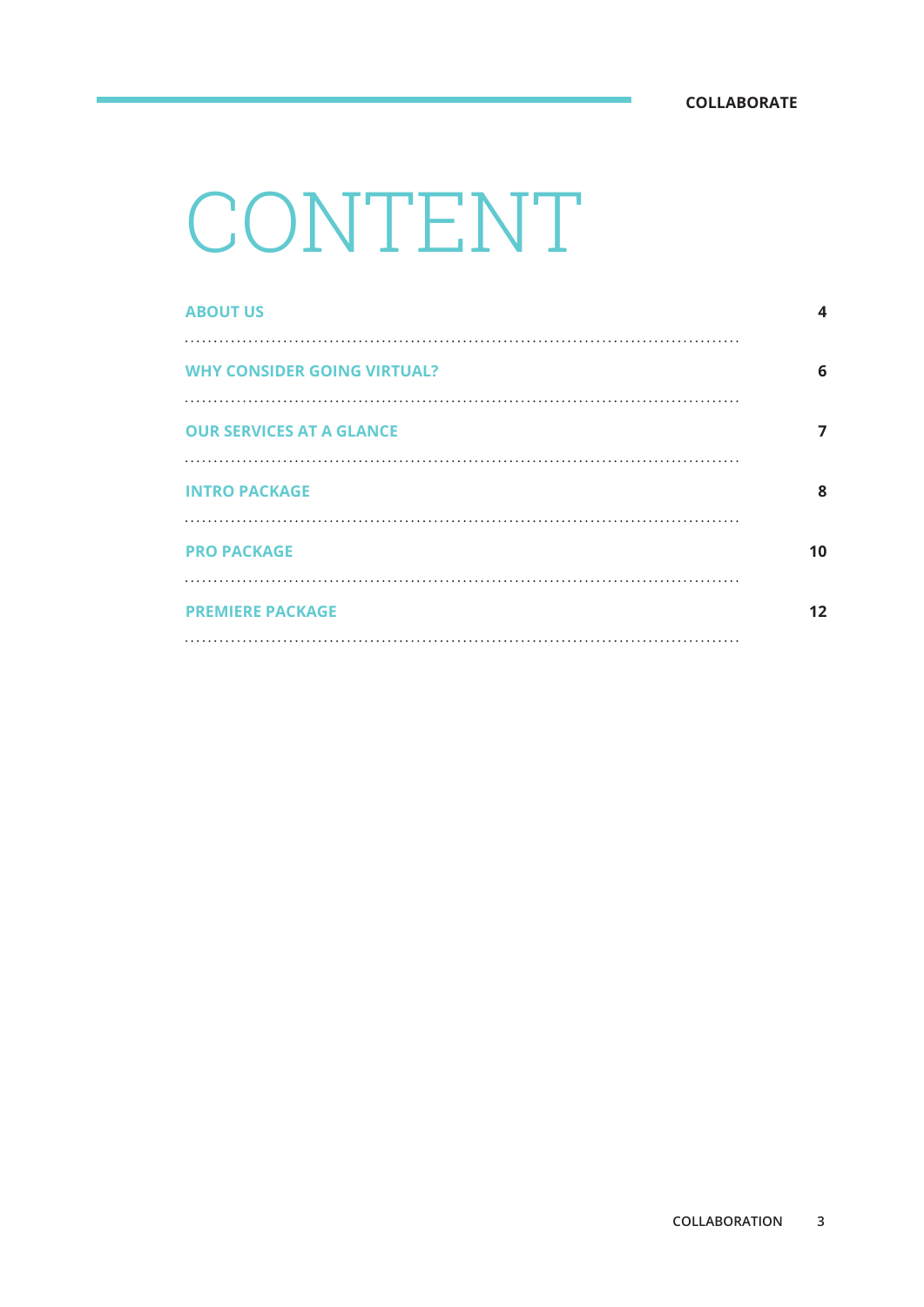

### **ABOUT US**

### VIRTUAL VENUE THEATRICALS

VVT was founded in 2020 by a group of professional artists as the demand for live performance shifted to a digital medium.

The beauty of remote theatre is the ability to collaborate with artists across the country and the globe. WT aims to open up a space for friends and colleagues in the arts community to work and collaborate with each other in a virtual space.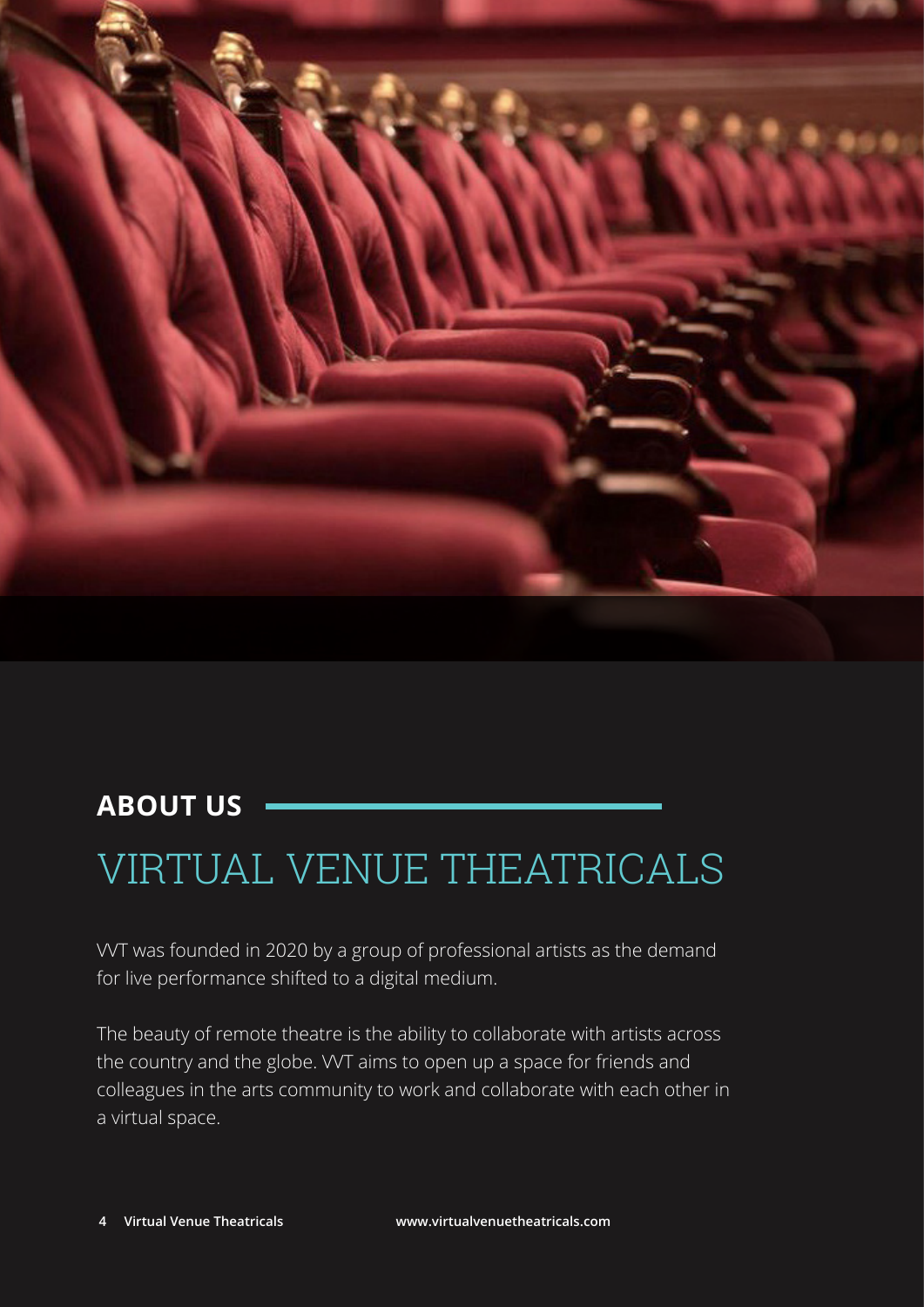## **... SO FAR** OUR STORY

Virtual Venue Theatricals was created out of the hope to keep the performing arts active in a time when physical venues are closed across the country and the world. There is an immediate need to put artists and industry professionals to work in a creative capacity, as well as a need to keep the art form of live theatrical performance in front of audiences. While VVT came to fruition to fill an immediate void, we believe that virtual performances have merit for the foreseeable future due to the incredible capacity to bring together artists, professionals, and patrons without borders or limitations.

At the time of writing, VVT productions have been seen by audiences across six countries, five provinces, and 28 states with actors and production team members hailing from across America, Canada, and as far as Japan.



#### **AUDIENCE REVIEWS**

**"A MAGNITUDE of an accomplishment by the entire cast and crew."**

**"The choreography and editing were phenomenal...I love how it felt like you were interacting."**

**"I wasn't sure how a virtual musical would go, but it exceeded all expectations!"**

**"I keep forgetting this is done virtually."**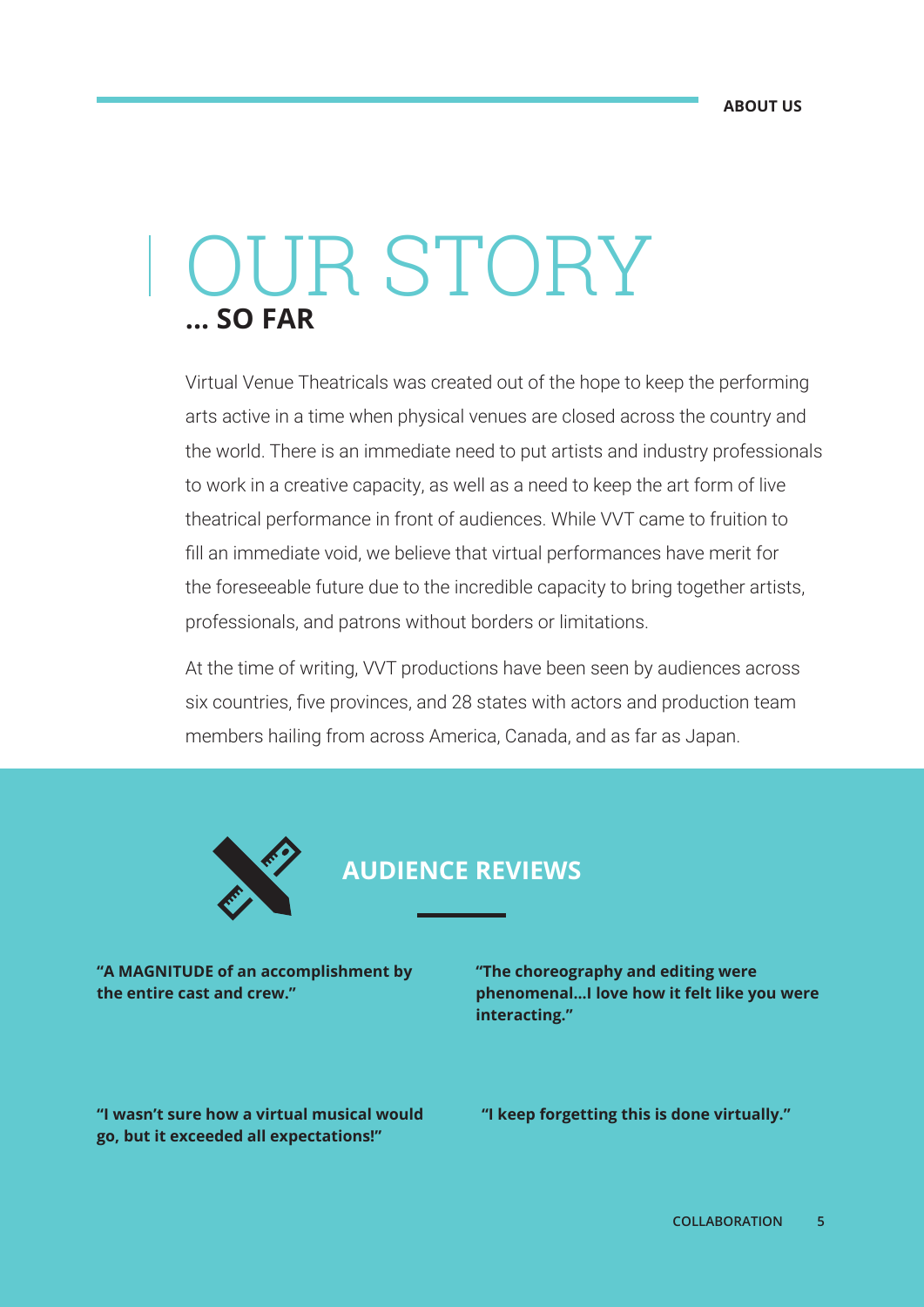## GOING VIRTUAL? **WHY CONSIDER**

### **BOTTOM DOLLAR**

Virtual productions offer an opportunity to reach a wider audience. Whether the goal is to present a season to established patrons without statemandated housing capacity limitations or to expand into a new market altogether, bringing your production to the screen drives ticket sales.



**imagination!**

**limited by internet access.**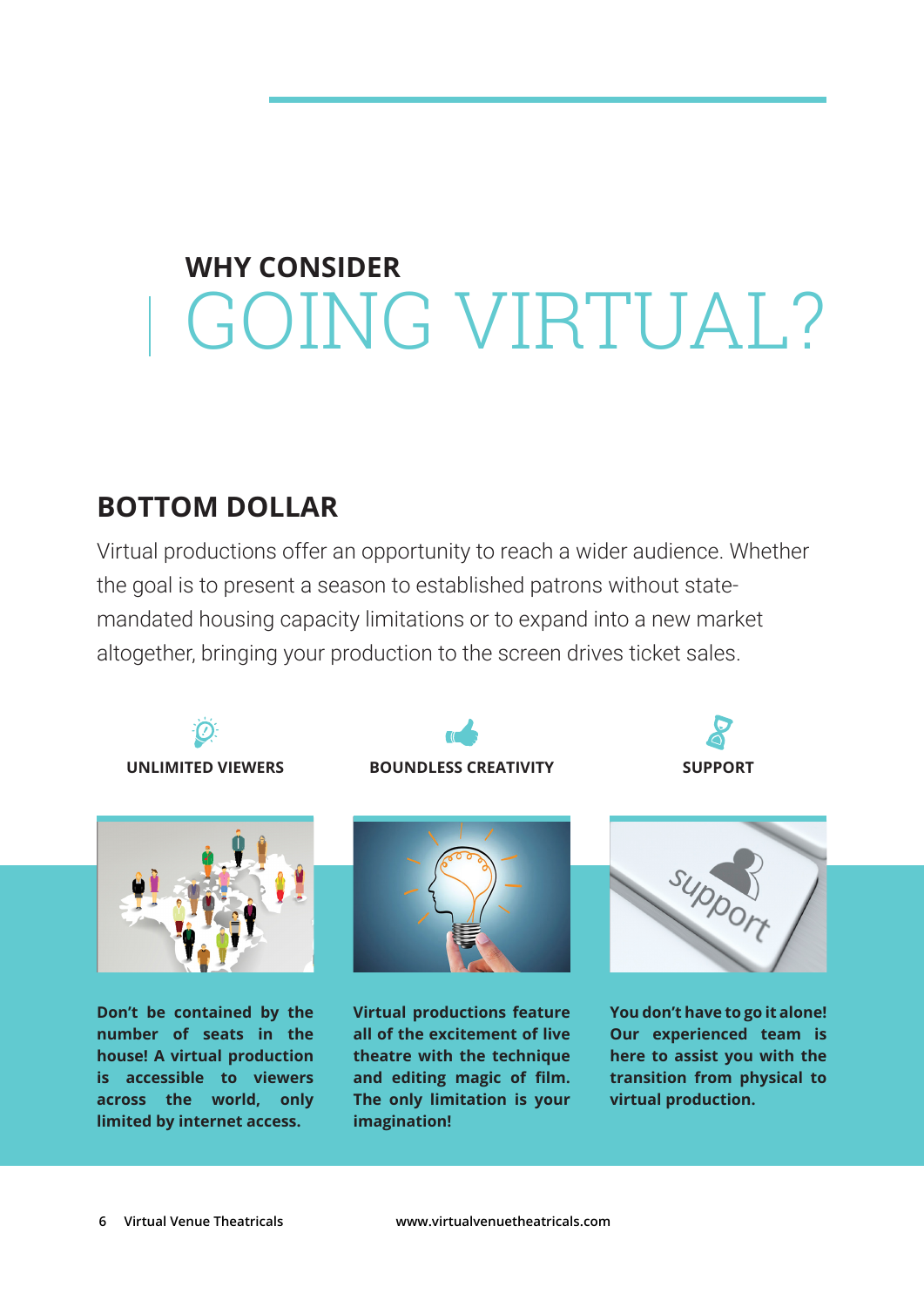### **OUR SERVICES AT A GLANCE**

**Continuing Collaboration**

We offer a variety of services to fit the needs of your production.



#### **INTRO**

The Intro package is perfect for a production that is only in need of a venue. You bring the show, we'll bring the stage. Virtual Venue Theatricals will handle ticket sales and streaming. Continue to page 8 for more information.

#### **PRO**

With the Pro package, you'll receive the same ticketing and streaming services with some additional perks! Our team will create your digital Playbill and provide you with technical documents to assist with production. In addition, you'll receive access to a consultant for tech and creativity needs. Continue to page 10 for more information.

#### **PREMIERE**

The Premiere package is for those seeking a top to bottom collaboration experience. You'll receive all of the perks of the Intro and Pro packages, plus a technical director for the duration of production and professional video editing. Continue to page 12 for more information.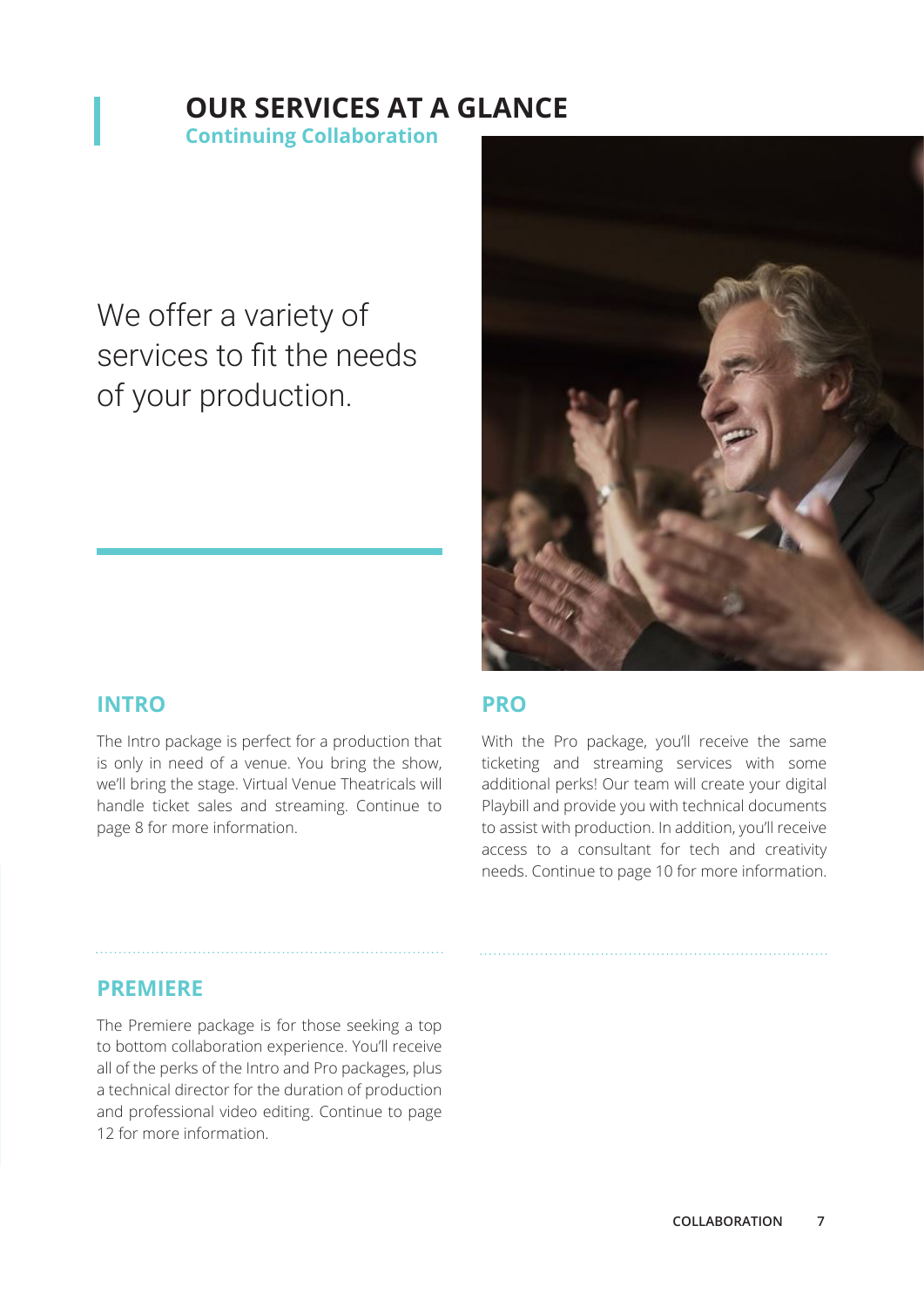# INTRO PACKAGE

#### **A NEW STAGE FOR YOUR PRODUCTION**

The Intro package is perfect for a production that is only in need of a venue. You bring the show, we'll bring the stage.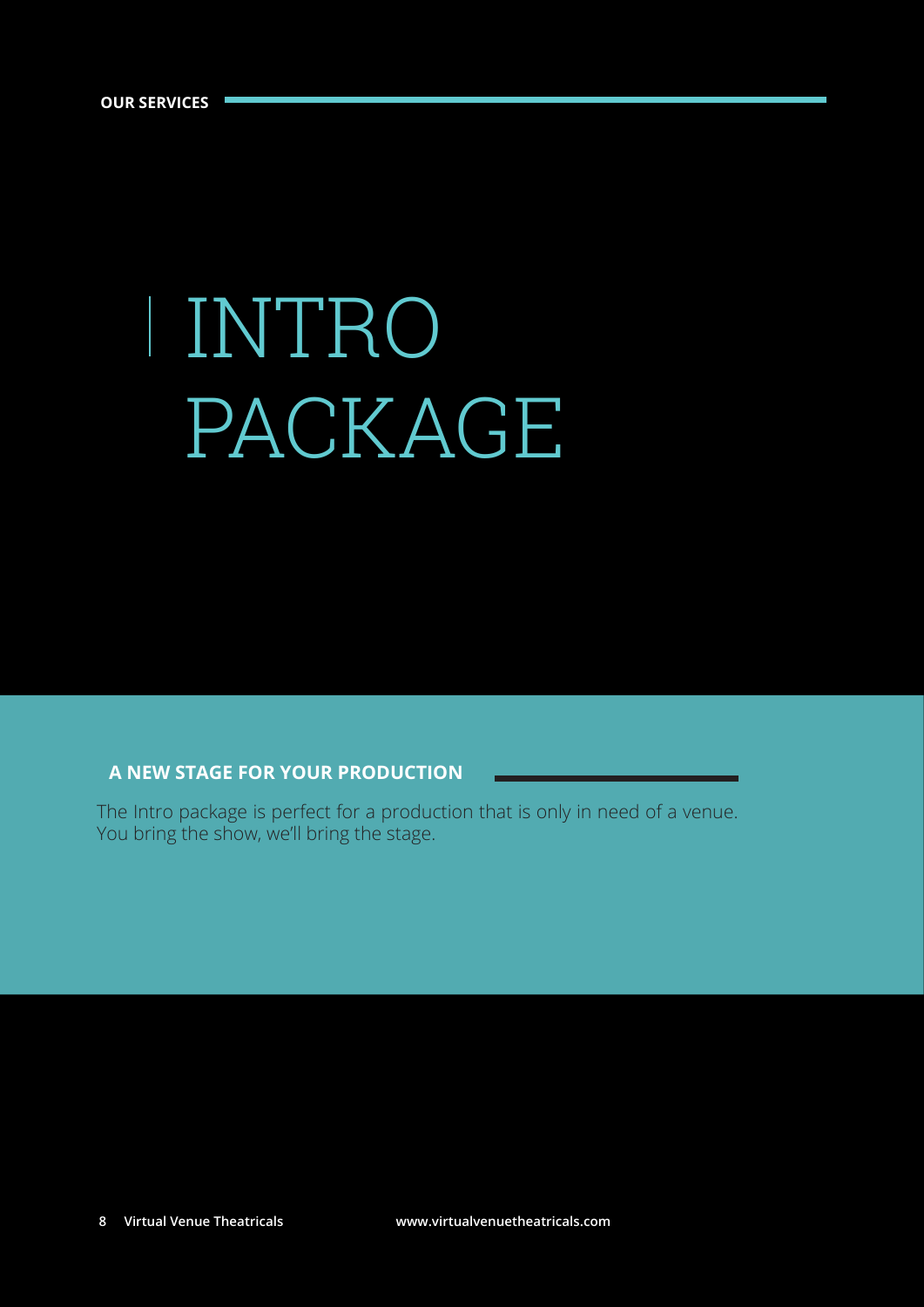

Cost: \$1.50 fee/first 100 tickets \$1.25 fee/all additional ticket sales after 100 tickets sold Minimum of 100 tickets sold (\$150) Additional: productions with a larger file size or extended run of performances may be subject to additional fees





Streaming of your production on an easy to use platform, customized for your needs. Consultation required to secure performance dates.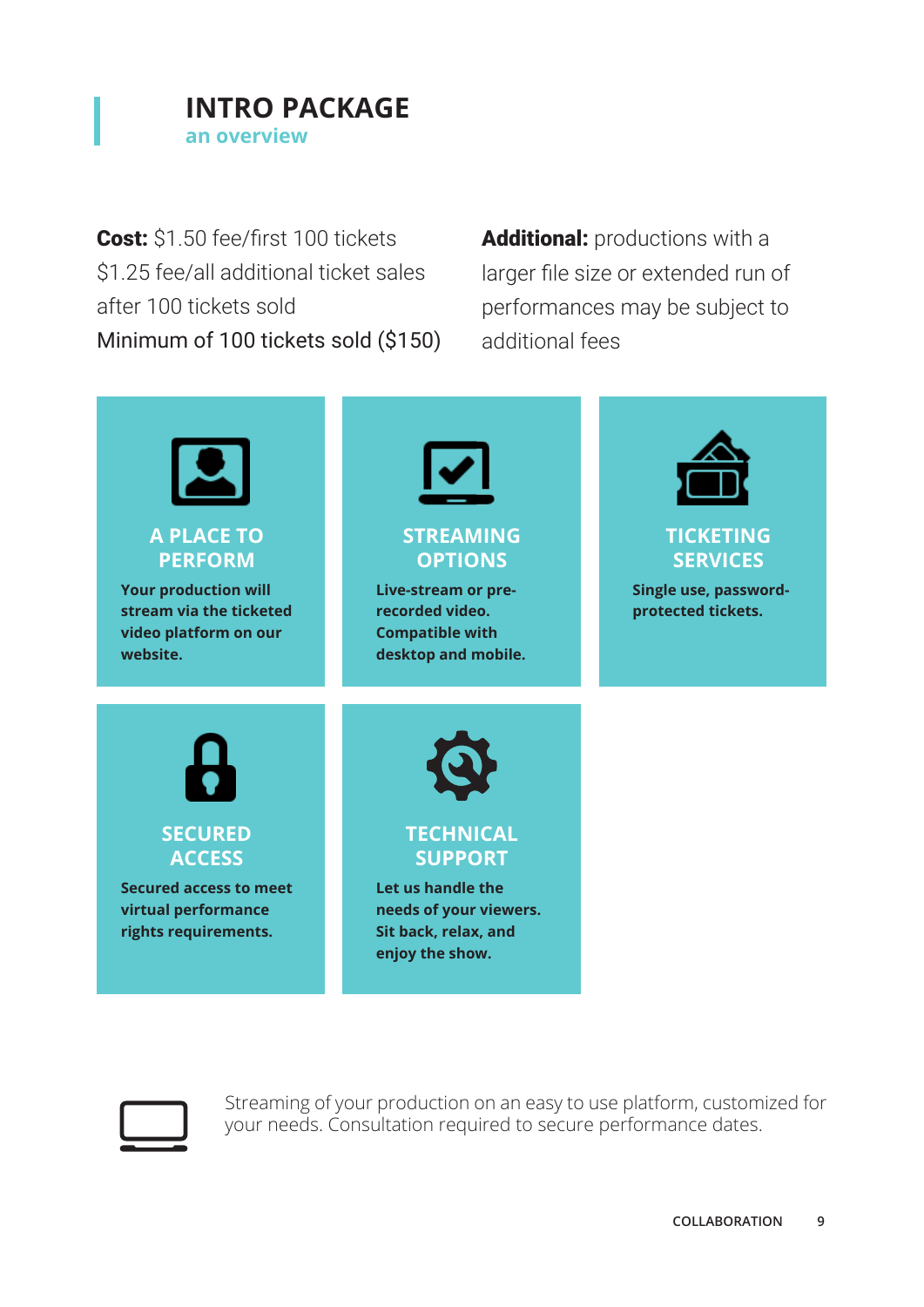# PRO PACKAGE

#### **LET US LEND YOU A HAND**

With the Pro package, you'll receive the same ticketing and streaming services with some additional perks to help transition your production from the stage to the screen.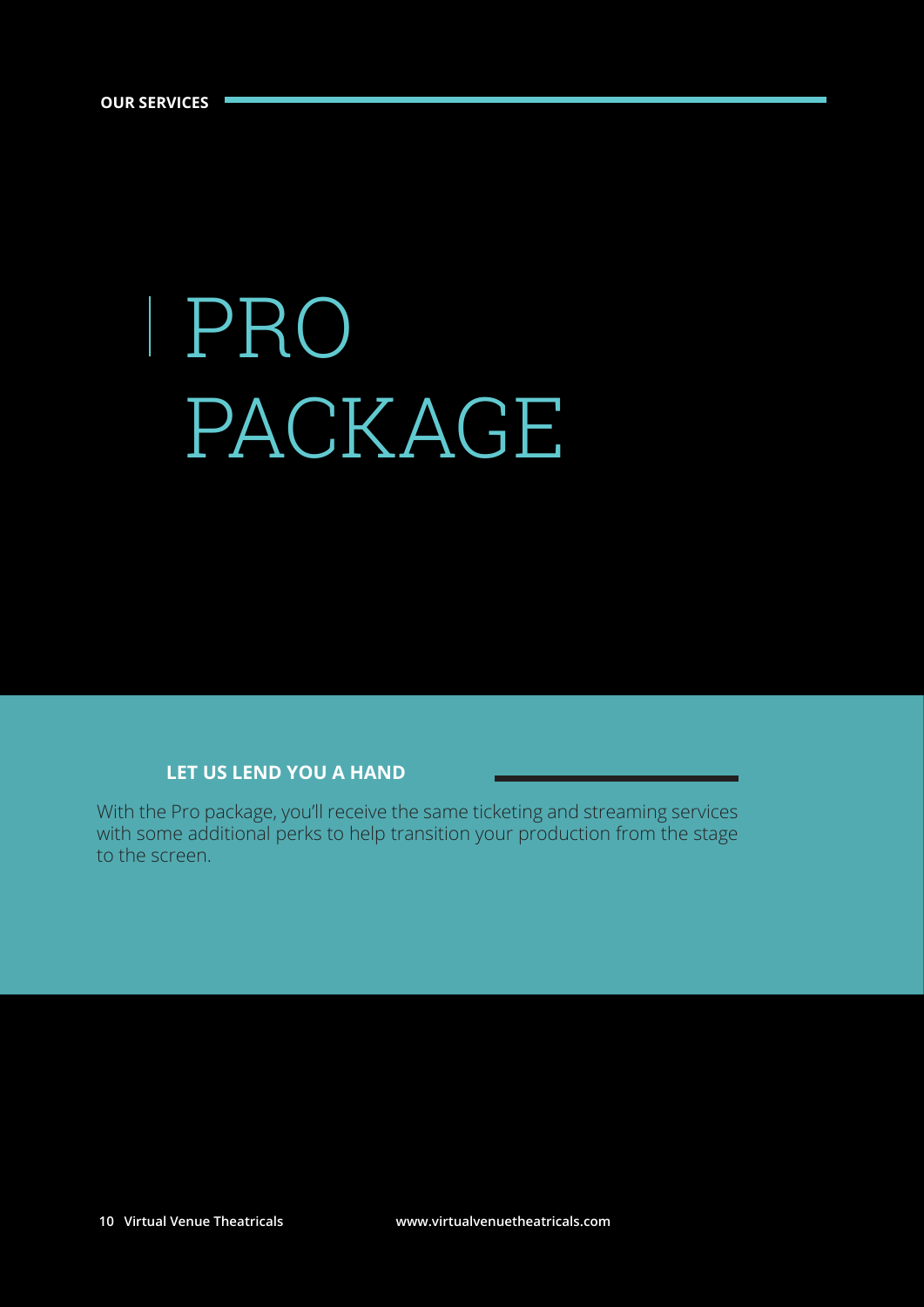

Cost: base price \$250 +\$1.50 fee/first 100 tickets \$1.25 fee/all additional ticket sales after 100 tickets sold Minimum of 100 tickets sold (\$150) Additional: productions with a larger file size or extended run of performances may be subject to additional fees





All of the services of the Intro package, plus all of the above. We've got you covered. Consultation required to secure performance and consulting dates.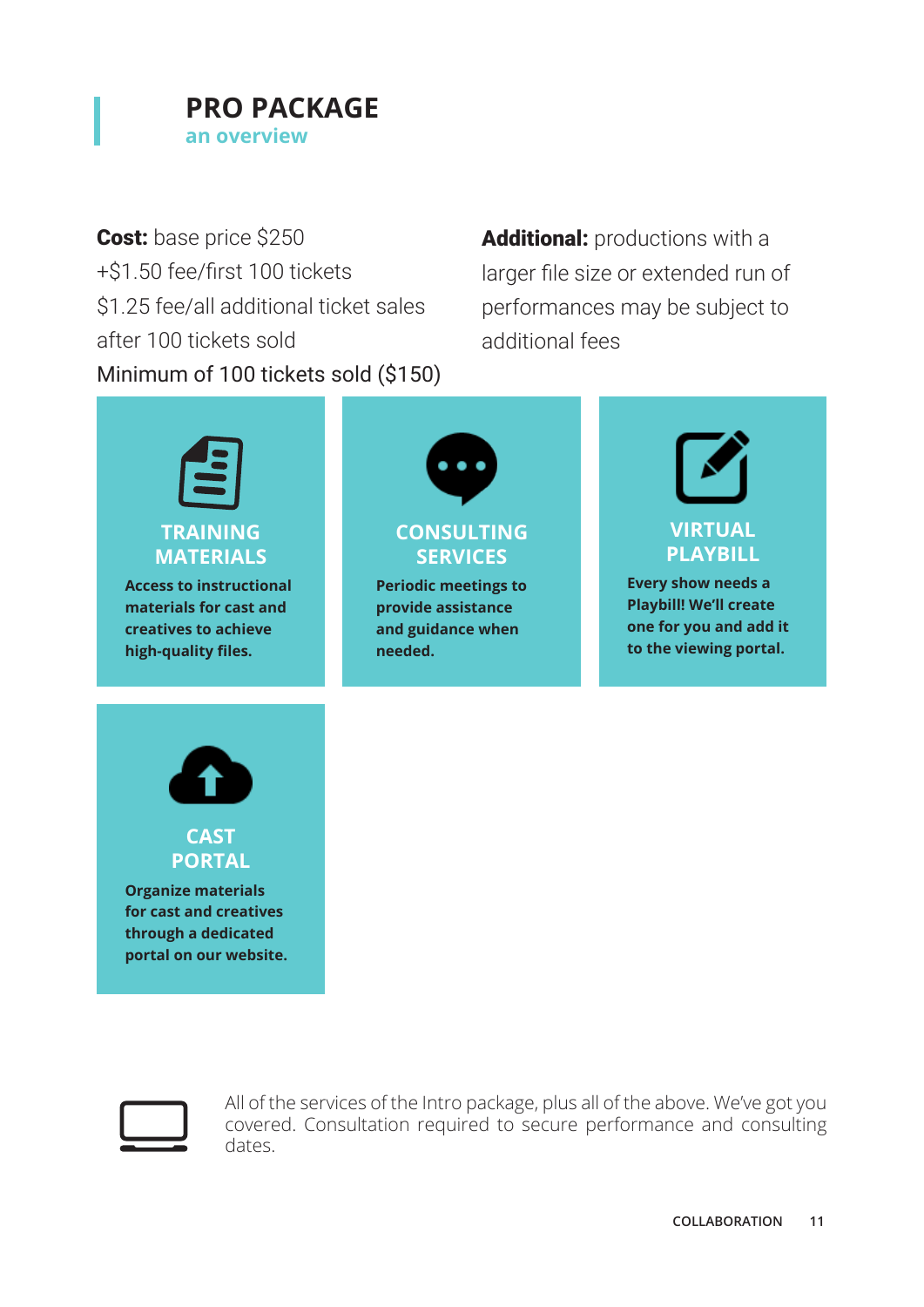# PREMIERE PACKAGE

#### **BRINGING THE VISION TO LIFE**

The Premiere package is for those seeking a top to bottom collaboration experience. We'll be there every step of the way to help create the virtual production of your dreams.